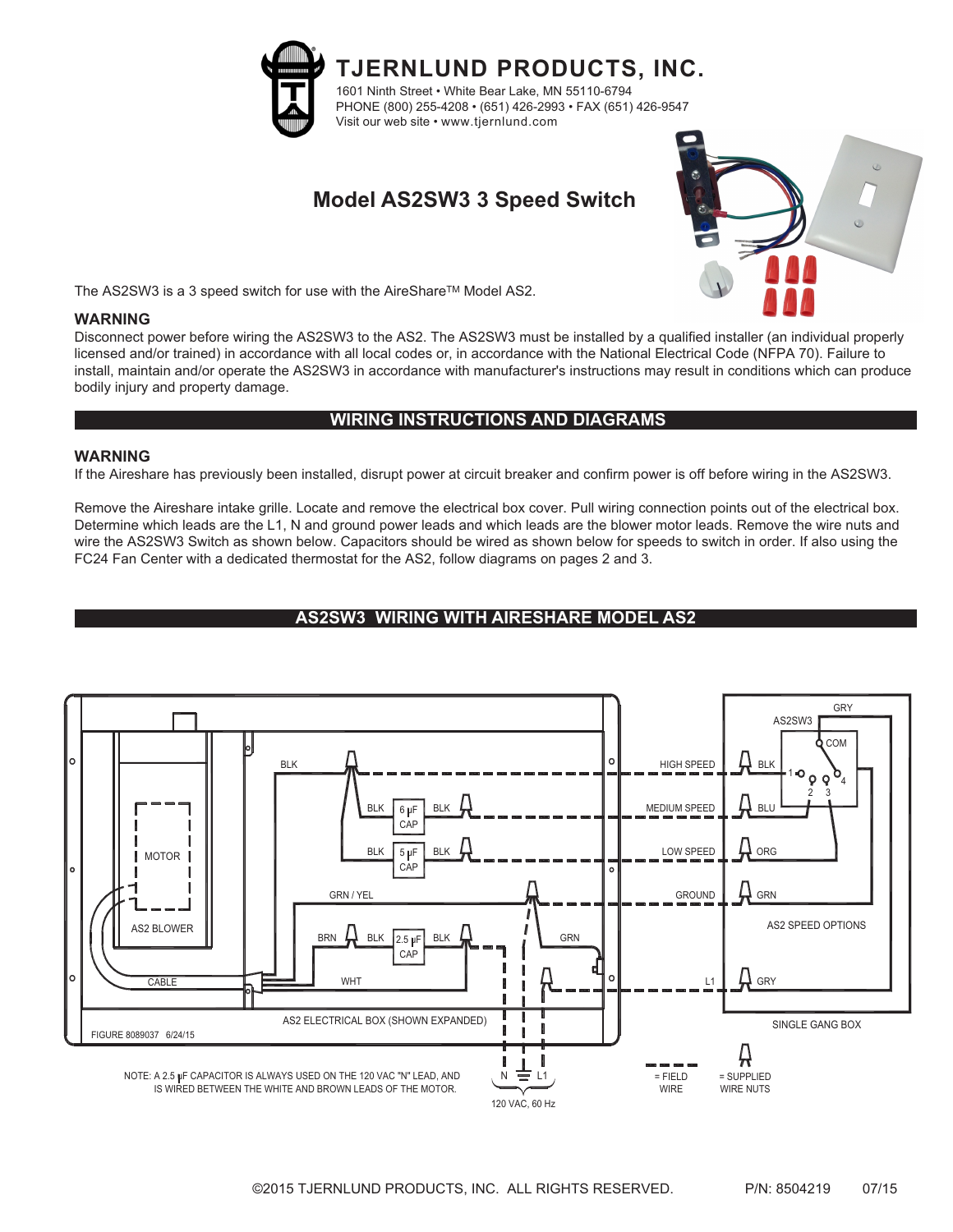#### **AS2SW3 WIRING WITH AIRESHARE MODEL AS2 & FC24 FAN CENTER**

The FC24 24 volt Fan Center allows a dedicated 24 volt thermostat to be wired with an AireShare™. The diagram at bottom of page shows how to wire the AS2 with the AS2SW3 and FC24. Wire capacitors as shown in diagram below for speeds to switch in order. The diagram on page 3 shows how to wire the FC24 with the dedicated wall T-Stat.

#### **WARNING**

If the Aireshare has previously been installed, disrupt power at circuit breaker and confirm power is off before wiring in the AS2SW3 & FC24.

Remove the Aireshare intake grille. Locate and remove the electrical box cover. Pull wiring connection points out of the electrical box. Determine which leads are the L1, N and ground power leads and which leads are the blower motor leads. Remove the wire nuts and wire the FC24 and AS2SW3 as shown in diagram below. Wire the FC24 to dedicated thermostat as shown in the FC24 Thermostat Wiring Diagram on page 3.

**IMPORTANT:** Locate the Thermostat in the room that is being supplied air from the Aireshare. Locate and position the Thermostat and Thermostat wiring as described by the Thermostat manufacturer. Once all wiring is complete, insert the FC24 inside the Aireshare electrical box. Insert all electrical leads into the electrical box and replace the electrical box cover & screws. Replace Aireshare intake grille.

**NOTE:** To have all T-Stat modes "Cool", "Heat", "Fan" and "Off" able to operate the AireShare on most Thermostats, it may be necessary to install a jumper from "W", "Y" and "G" at the thermostat base. Consult the Thermostat manufacturer instructions and / or technical help center before installing jumpers.

### **AS2SW3 WIRING WITH AIRESHARE MODEL AS2 & FC24 FAN CENTER**